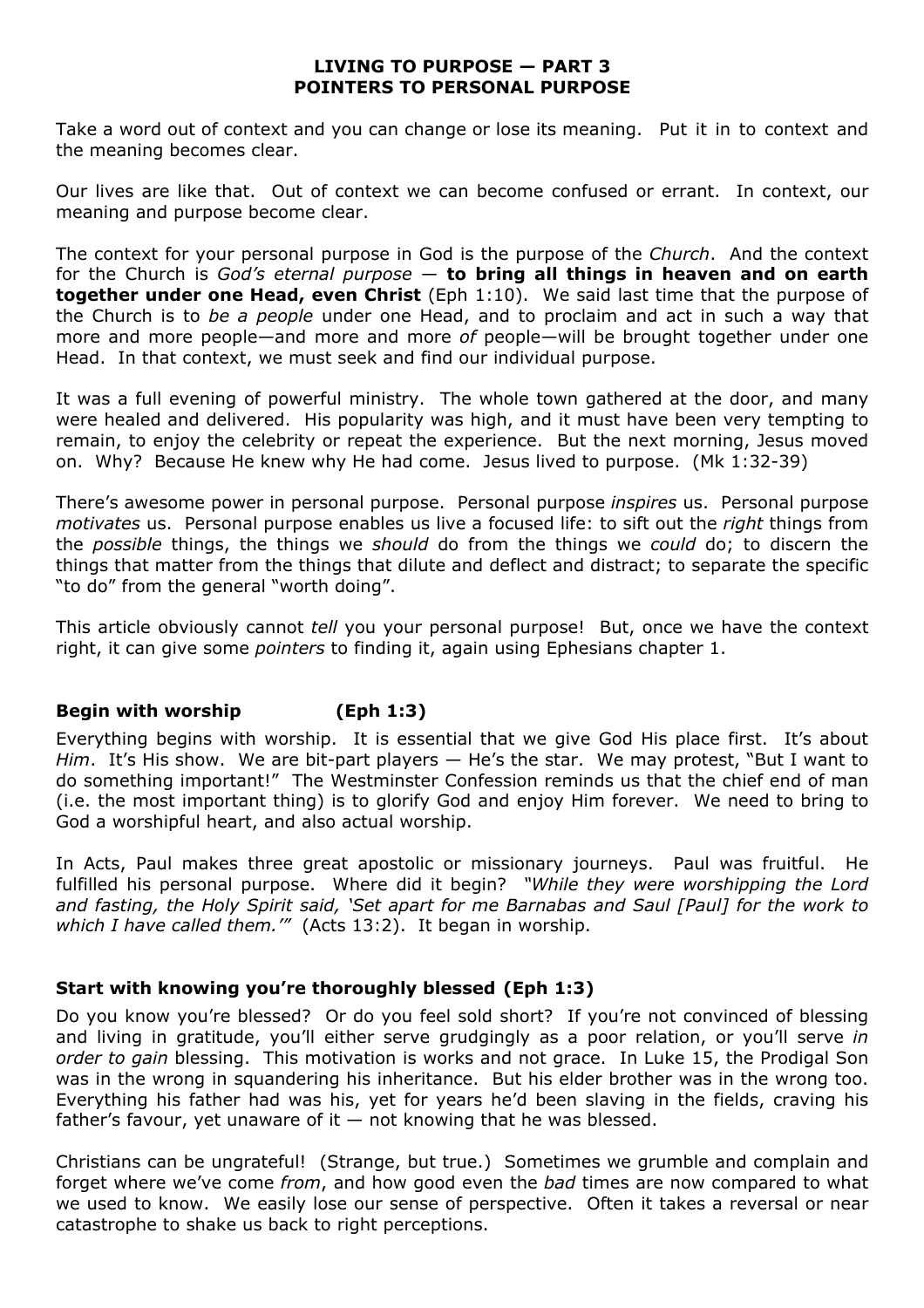Recognise the blessings you have in Christ Jesus. Anything else is a bonus!

# **Submit to the sovereignty of God (Eph 1:4)**

Our personal purpose is God's choice and God's appointing. We don't get to sit in God's restaurant, look at the "purposes" menu and make our selection. Paul knows that he is *"an apostle of Christ Jesus"* and that it's *" by the will of God"* (Eph 1:1). Our assignment is a discovery process. Arguments are pointless.

The task God gives us to do at first may not be His ultimate for us. But unless we do it, we may not *see* His ultimate. Our tendency is to imitate others, either assuming their call is our call, or wishing it was. But there really is no point in trying to be someone else. The only person you can ever successfully be is *you*. We can imitate others' good character and be challenged by their responsiveness to God, but it's pointless being jealous of their assignment. God won't change His mind. The reason is not His intransigence, but that in order to change His mind He'd have to re-make *us*. God's will for us is actually what's best for us as He designed us to be — whether at the time we realise it or not.

In the light of God's choice, we "submit", that is, we take our place.

# **Establish your stance: By His grace to His glory (Eph 1:5-14)**

Reading these verses again with this phrase in mind, we can see it  $-$  by His grace, to His glory. The alternative is that we think we're someone special with something special to offer. We *are* – but only because He's made us to be. It's grace.

And it's not to *our* glory, but *His*. We're not seeking our personal purpose in order to shine in that purpose for our own sake. It's not to impress or to be seen by men, but to serve well to the glory of God.

When we take the stance "by His grace, to His glory", we position ourselves as safe for God to release us into His purpose for us. In any other stance, we're likely to cause damage, however unintentionally, to ourselves or to others.

# **Quest continually after wisdom and revelation (Eph 1:17,18)**

*"…that the God of our Lord Jesus Christ, the Father of glory, may give to you a spirit of wisdom and of revelation in the knowledge of Him."* (NASU). The Message translation renders these verses in this way:

I ask—ask the God of our Master, Jesus Christ, the God of glory—to make you intelligent and discerning in knowing him personally, your eyes focused and clear, so that you can see exactly what it is he's calling you to do, grasp the immensity of this glorious way of life he has for Christians …

There is wisdom and there is revelation, and God speaks in both these ways, focused on Jesus. God tends to reveal His plans one step at a time. One way to understand this is to consider that He can give overall personal vision (revelation), but that the outworking of it depends on daily small steps (wisdom).

We always seek more, always need enlightenment — *"We know in part."*

To recapitulate: begin with worship; start with knowing you're thoroughly blessed; submit to the sovereignty of God; establish your stance: by His grace, to His glory; quest continually after wisdom and revelation. After these, there is one last thing to add: